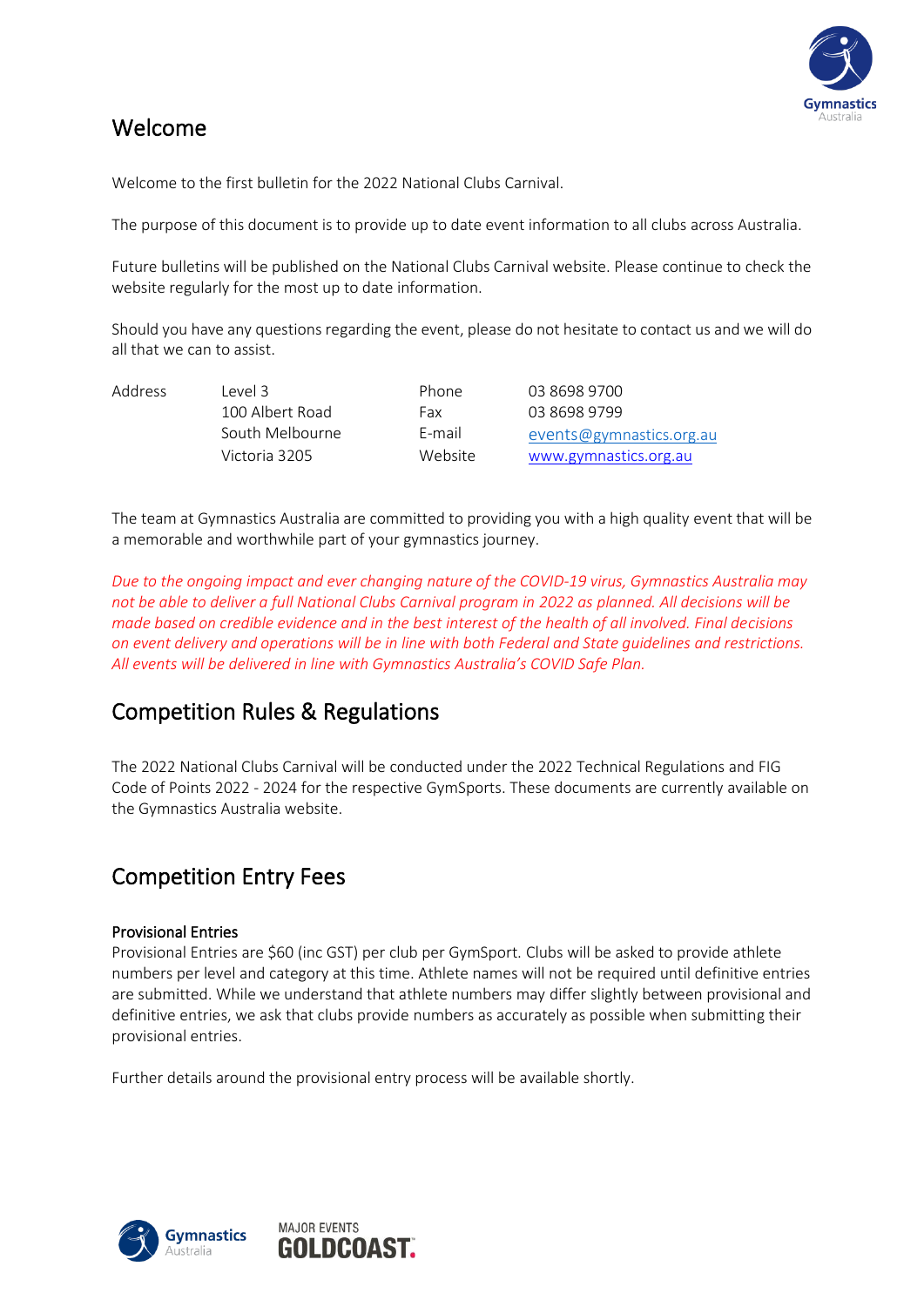

While provisional entries are not mandatory, clubs who do not submit them will be placed on a wait list at the time of definitive entries and their place in the competition will be confirmed (if space in the competition is available) within a week of the close of Definitive Entries. Clubs who submit provisional entries will be guaranteed a place in the competition.

#### Definitive Entries

Definitive entry for the 2022 National Clubs Carnival will be \$170 (inc GST) per athlete per GymSport. Athletes who wish to participate across multiple GymSports will be required to pay multiple entry fees.

All music is required to be submitted at the time of provisional entries for those relevant GymSports.

All definitive entry fees include the following;

- Participation in the 2022 National Clubs Carnival
- 2022 participation medal
- Access to athlete workshops & social functions where applicable
- Unrestricted spectator access to the event

#### Additional Fees

- Late Entry Fee: \$300 plus the total entry fee per athlete entered into the event after the definitive entry cut-off date
- Late / Additional Coach & Judge Entry Fee: \$150 This applies to all coaches and judges who are submitted into the event after the definitive entry cut-off date
- Late music or music changes after the due date: \$50 per piece of music
- Judges fines will apply to those clubs who do not provide an appropriate judge for the competition. Additional details around these fines will be communicated in Bulletin 2

*An updated version of the Gymnastics Australia Event Entry Policy is available on the GA website.* 

#### Entry Closing Dates

| <b>Provisional Entries</b> | Tuesday 5 <sup>th</sup> July, 3:00pm AEST   |
|----------------------------|---------------------------------------------|
| <b>Definitive Entries</b>  | Tuesday 2 <sup>nd</sup> August, 3:00pm AEST |

#### Competition Venue

All competition will be held at the Gold Coast Sports and Leisure Centre. <https://www.goldcoast.qld.gov.au/thegoldcoast/gold-coast-sports-leisure-centre-32198.html>

The location for the GfA outdoor performance is being finalised will be communicated as soon as possible.

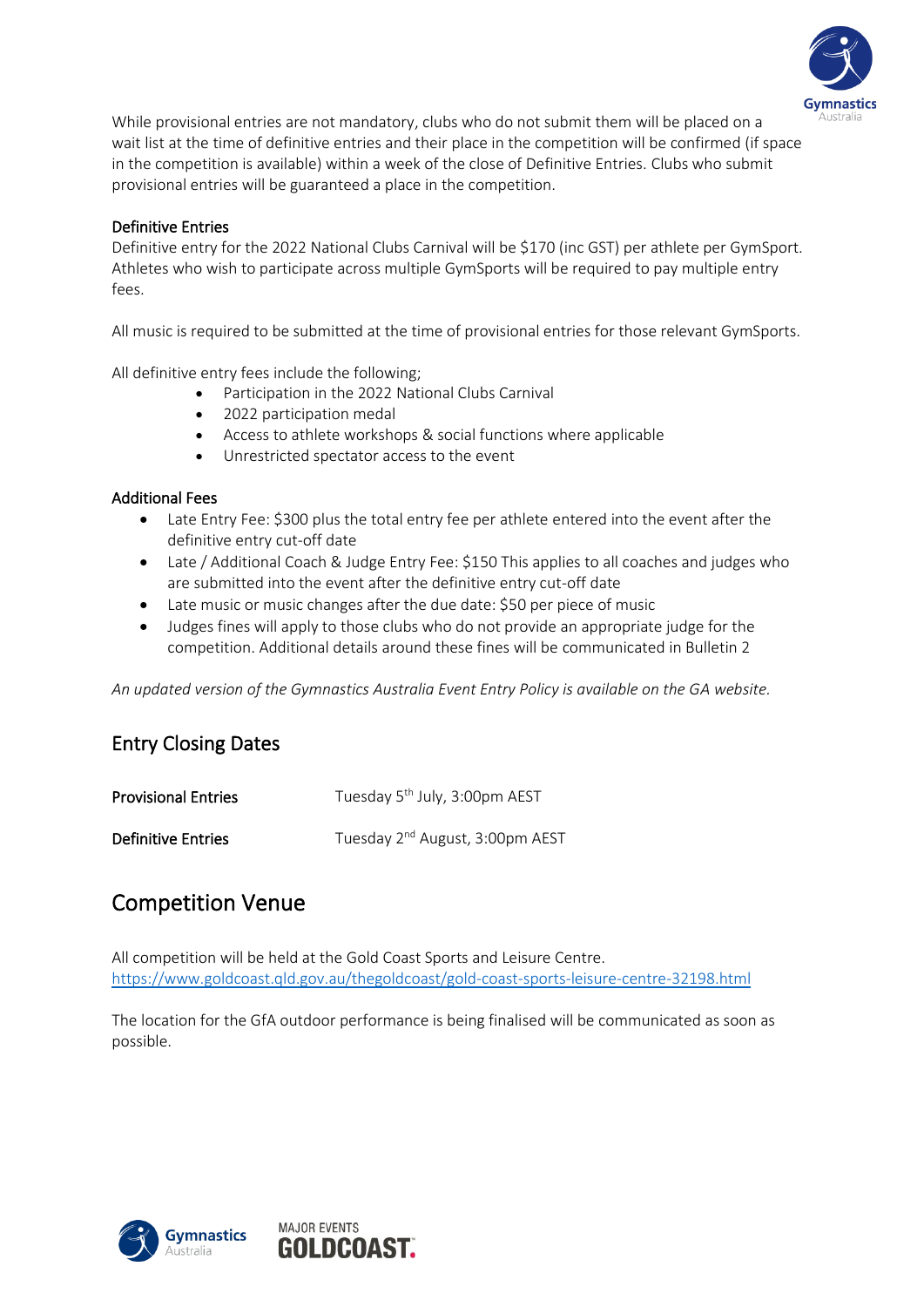

#### Competition Schedule

A draft competition schedule is now available below. The below schedule is correct as of the date it is being published. Further updates and more detailed GymSport schedules will be available following provisional entries.

| GfA                                       | 15 - 18 Sept    |
|-------------------------------------------|-----------------|
| <b>MAG</b>                                | 29 Sept - 4 Oct |
| <b>WAG Level 5</b>                        | 23 & 25 Sept    |
| WAG Level 6                               | 24 & 26 Sept    |
| <b>WAG Level 7</b>                        | 27 & 29 Sept    |
| <b>WAG Level 8</b>                        | 28 & 30 Sept    |
|                                           |                 |
| <b>WAG Level 9 - Senior International</b> | 1 - 4 Oct       |
| <b>RG</b>                                 | 19 - 24 Sept    |
| <b>TRP</b>                                | 15 - 18 Sept    |
| <b>AeroSchools</b>                        | 15 & 16 Sept    |
| <b>AER</b>                                | 17 & 19 Sept    |

Please Note: GA will not be held responsible for accommodation and transport costs incurred due to changes in the schedule. Final schedules will be released after definitive entries are received and final numbers across all GymSports are known.

#### Equipment

Competition equipment will be supplied by Spieth and Eurotramp at the 2022 National Clubs Carnival.

It is important that you check your respective GymSports 2022 Technical Regulation for the use of additional matting, equipment requirements and any special conditions for this event.

### Member Protection & Child Safety Policy

Gymnastics Australia has solidified its position as a leader in child safety with the launch of a new standalone Child Safe Policy alongside a comprehensively reviewed and updated Member Protection Policy.

Both policies are the result of more than nine months consultation and provide clear and comprehensive guidelines for the safety and wellbeing of children within the sport of gymnastics.

The GA website now has a 'Child Safety' tab where you will be able to view the policies and other child safe resources. Click here[: http://bit.ly/2HHglbf.](http://bit.ly/2HHglbf)

Please ensure that all team members are aware of the updated Member Protection Policy.

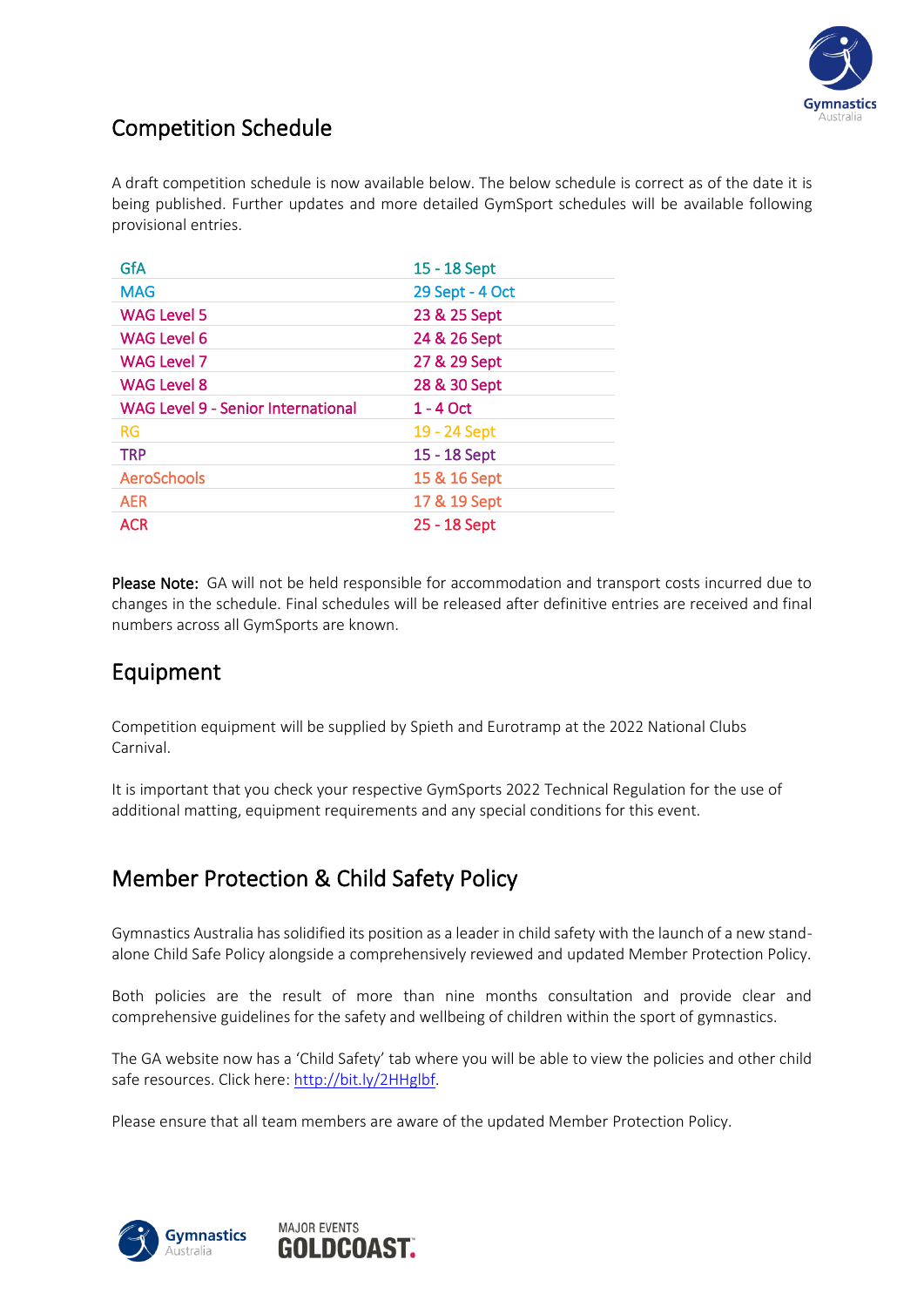

# COVID Safe Measures

Please refer to the GA COVID-19 Vaccine Position Statement available on the [GA Policy Website.](http://www.gymnastics.org.au/GA/About_Us/By-laws__Policies___Technical_Regulations/Ga/About/By-laws__Policies___Technical_Regulations.aspx?hkey=08379530-4144-406e-ba6f-914e3e53d934) This position statement is updated regularly, in line with the current government guidelines. This statement has been developed based on credible evidence which will continue to be monitored and updated as necessary. Please continue to check the gymnastics Australia website for the most up to date version of the COVID-19 Vaccine Position Statement.

With the event being held in Queensland, GA will follow the advice provided by Queensland Health throughout the event.

All delivery aspects of the event will be in line with Gymnastics Australia's COVID-safe event plan.

## SportsLink Travel

Gymnastics Australia's travel partner, SportsLink, has some fantastic offers for participants and their families traveling to the Gold Coast for the National Clubs Carnival. For further information on these offers, please contact Natalie Mersin on 1300 666 675.



### GfA Information

Please refer to the 2022 Gymnastics for All Technical Regulation, article 5, pages 5 - 11

### MAG Information

| <b>ALP</b>          | <b>MAG National</b>   | <b>Team Event</b> |                        |                                                               |
|---------------------|-----------------------|-------------------|------------------------|---------------------------------------------------------------|
| <b>Division</b>     | <b>Clubs Division</b> | <b>Team Size</b>  | <b>Counting Scores</b> | <b>Individual &amp; Reserve Gymnasts</b>                      |
| 3 Age/Open          | E                     | 8                 | 3                      |                                                               |
| 4 Age/Open          | D                     | 8                 | $\overline{3}$         |                                                               |
| 5 Age/Open          |                       |                   |                        |                                                               |
| <b>6 Compulsory</b> | c                     | 8                 | 3                      |                                                               |
| 7 U13               |                       |                   |                        | Individuals will be permitted to<br>compete in both rounds of |
| <b>6 Optional</b>   |                       |                   | 3                      | competition, however, will not be                             |
| 7 Open              | B                     | 8                 |                        | eligible for Team awards or<br>points                         |
| 8 Open              |                       |                   |                        |                                                               |
| 9 U15/U18           |                       |                   | $\overline{3}$         |                                                               |
| 9 Open              | A                     | 8                 |                        |                                                               |
| 10 Open             |                       |                   |                        |                                                               |
| <b>Masters</b>      | м                     | 8                 | 3                      |                                                               |

There is no limit to the number of teams a club can enter in each division so long as each team consists of 8 gymnasts before an additional team is entered.

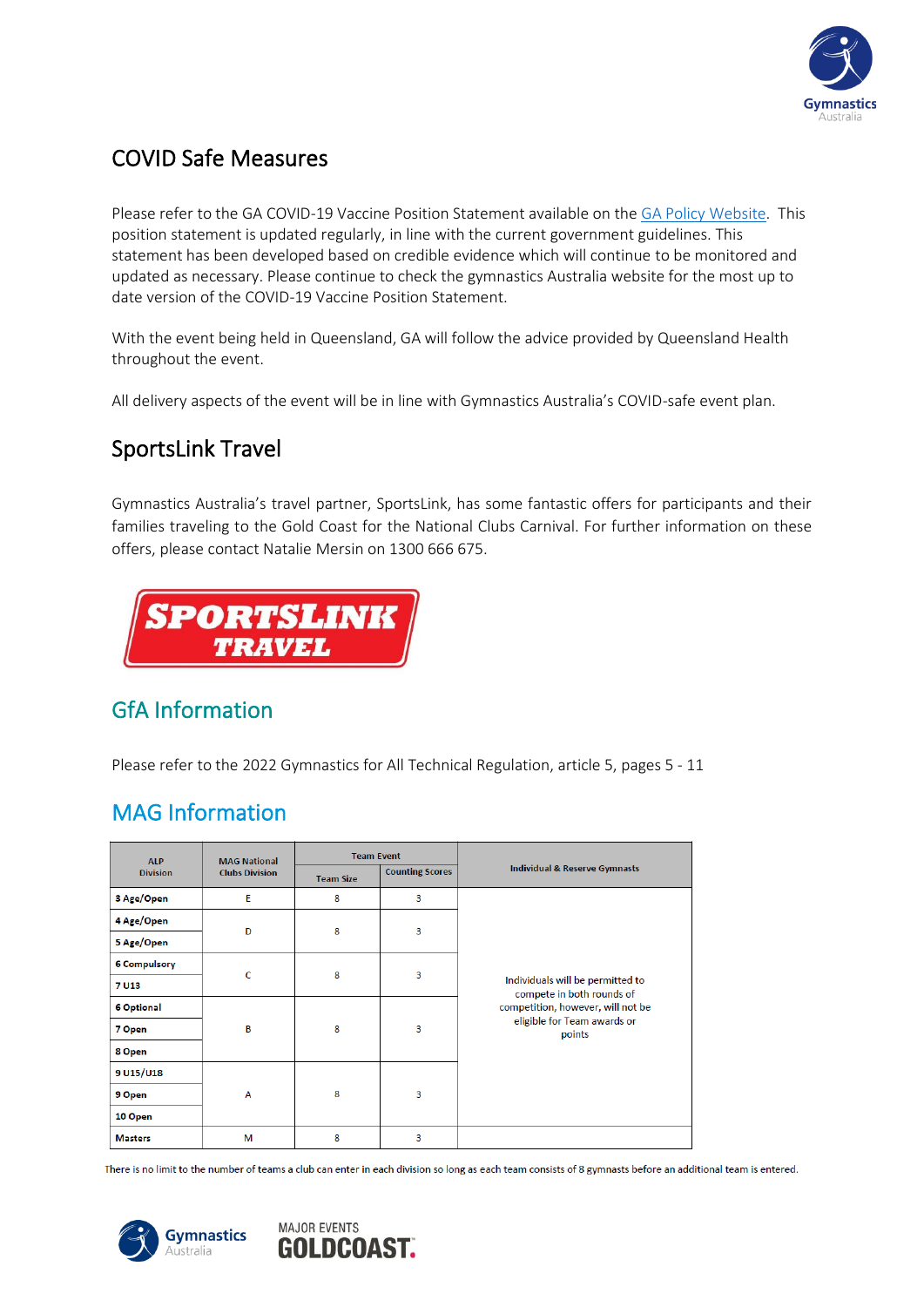

# WAG Information

| Division | Number of<br>teams       | Team size | Counting<br>scores                                                                                                                             | Competition<br>Day 1                                                                                                                                                                                                                                                     | competition<br>rounds<br>Team                                                                                                                                                                                                                                           | Awards<br>Team                                                                                                                                                                                          | Repechage<br>finalists                       |
|----------|--------------------------|-----------|------------------------------------------------------------------------------------------------------------------------------------------------|--------------------------------------------------------------------------------------------------------------------------------------------------------------------------------------------------------------------------------------------------------------------------|-------------------------------------------------------------------------------------------------------------------------------------------------------------------------------------------------------------------------------------------------------------------------|---------------------------------------------------------------------------------------------------------------------------------------------------------------------------------------------------------|----------------------------------------------|
| Level 5  | $\overline{2}$           | 6<br>3    |                                                                                                                                                | Qualifying<br>for Day 2<br>only                                                                                                                                                                                                                                          | Day 2: The leading teams from day 1 will compete in the<br>Awards Final on day 2. The number of teams in the Awards<br>Final is dependent on the equipment availability and will be<br>notified in the Event Bulletin. Teams will be scheduled in<br>reverse rank order | Day 2 scores only<br>Overall Team: 1 <sup>st</sup> - 3 <sup>rd</sup> medals,<br>$4th - 6th$ recognition item<br><b>Individual Apparatus Team</b><br>$1st - 3rd$ medals.<br>$4th - 6th$ recognition item | Participation item<br><b>Finalist ribbon</b> |
|          |                          |           |                                                                                                                                                | Day 2: The remaining teams will compete in the repechage<br>final (not eligible for awards). Teams will be scheduled in<br>reverse rank order.                                                                                                                           | <b>NA</b>                                                                                                                                                                                                                                                               | Participation item                                                                                                                                                                                      |                                              |
| Level 6  | 6<br>3<br>$\overline{2}$ |           | Qualifying<br>for Day 2<br>only                                                                                                                | Day 2: The leading teams from day 1 will compete in the<br>Awards Final on day 2. The number of teams in the Awards<br>Final is dependent on the equipment availability and will be<br>notified in the Event Bulletin. Teams will be scheduled in<br>reverse rank order  | Day 2 scores only<br>Overall Team: 1st - 3rd medals,<br>$4th - 6th$ recognition item<br><b>Individual Apparatus Team</b><br>$1st - 3rd$ medals,<br>$4th - 6th$ recognition item                                                                                         | Participation item<br><b>Finalist ribbon</b>                                                                                                                                                            |                                              |
|          |                          |           |                                                                                                                                                |                                                                                                                                                                                                                                                                          | Day 2: The remaining teams will compete in the repechage<br>final (not eligible for awards). Teams will be scheduled in<br>reverse rank order.                                                                                                                          | <b>NA</b>                                                                                                                                                                                               | Participation item                           |
| Level 7  | 6<br>$\overline{2}$<br>3 |           | Qualifying<br>for Day 2<br>only                                                                                                                | Day 2: The leading teams from day 1 will compete in the<br>Awards Final on day 2. The number of teams in the Awards<br>Final is dependent on the equipment availability and will be<br>notified in the Event Bulletin. Teams will be scheduled in<br>reverse rank order. | Day 2 scores only<br>Overall Team: 1 <sup>st</sup> - 3 <sup>rd</sup> medals.<br>$4th - 6th$ recognition item<br><b>Individual Apparatus Team</b><br>$1st - 3rd$ medals.<br>$4^{th}$ – $6^{th}$ recognition item                                                         | <b>Participation item</b><br><b>Finalist ribbon</b>                                                                                                                                                     |                                              |
|          |                          |           | Day 2: The remaining teams will compete in the repechage<br>final (not eligible for awards). Teams will be scheduled in<br>reverse rank order. | <b>NA</b>                                                                                                                                                                                                                                                                | <b>Participation item</b>                                                                                                                                                                                                                                               |                                                                                                                                                                                                         |                                              |

| Division | ъ<br>Number<br>teams | Team size | Counting<br>scores | Day 1<br>Competition    | competition<br>rounds<br>Team                                                                                                                                                                                                                                                                                                                                                    | Awards<br>Team                                                                                                                                                      | Individual<br>awards                                                                                                                                                                                        |
|----------|----------------------|-----------|--------------------|-------------------------|----------------------------------------------------------------------------------------------------------------------------------------------------------------------------------------------------------------------------------------------------------------------------------------------------------------------------------------------------------------------------------|---------------------------------------------------------------------------------------------------------------------------------------------------------------------|-------------------------------------------------------------------------------------------------------------------------------------------------------------------------------------------------------------|
| Level 8  | $\mathcal{P}$        | 6         | 3                  | Qualifying<br>for Day 2 | Team Awards Day 2 scores only.<br><b>OR</b><br>Team Awards Day 1 and Day 2 scores combined.*<br>*If the number of athletes entered allow for the same judging<br>panel to judge all Level 8 on day 1, results will be day 1 and day<br>2 points combined.<br>See Competition Rules 5.5.2<br>This will be confirmed in the Event Bulletin after definitive<br>entries have closed | <b>Overall Team</b><br>$1st - 3rd$ medals<br>$4th - 6th$ recognition item<br><b>Individual Apparatus Team</b><br>$1st - 3rd$ medals<br>$4th - 6th$ recognition item | <b>All Around</b><br>$1st - 3rd$ medals<br>$4th - 6th$ recognition item<br><b>Individual Apparatus</b><br>$1st - 3rd$ medals<br>$4th - 6th$ recognition item<br><b>Participation Medals</b><br>All athletes |
| Level 9  | 2                    | 6         | 3                  | Qualifying<br>for Day 2 | Team Awards Day 2 scores only<br><b>OR</b><br>Team Awards Day 1 and Day 2 scores combined.*<br>*If the number of athletes entered allow for the same judging<br>panel to judge all Level 9 on day 1, results will be day 1 and<br>day 2 points combined.<br>See Competition Rules 5.5.2<br>This will be confirmed in the Event Bulletin after definitive<br>entries have closed  | <b>Overall Team</b><br>$1st - 3rd$ medals<br>$4th - 6th$ recognition item<br><b>Individual Apparatus Team</b><br>$1st - 3rd$ medals<br>$4th - 6th$ recognition item | <b>All Around</b><br>$1st - 3rd$ medals<br>$4th - 6th$ recognition item<br><b>Individual Apparatus</b><br>$1st - 3rd$ medals<br>$4th - 6th$ recognition item<br><b>Participation Medals</b><br>All athletes |
| Level 10 | $\overline{2}$       | 6         | 3                  | Qualifying<br>for Day 2 | Team Awards Day 2 scores only<br><b>OR</b><br>Team Awards Day 1 and Day 2 scores combined.*<br>*If the number of athletes entered allow for the same judging<br>panel to judge all Level 10 on day 1, results will be day 1 and<br>day 2 points combined.<br>See Competition Rules 5.5.2<br>This will be confirmed in the Event Bulletin after definitive<br>entries have closed | <b>Overall Team</b><br>$1st - 3rd$ medals<br>$4th - 6th$ recognition item<br><b>Individual Apparatus Team</b><br>$1st - 3rd$ medals<br>$4th - 6th$ recognition item | <b>All Around</b><br>$1st - 3rd$ medals<br>$4th - 6th$ recognition item<br><b>Individual Apparatus</b><br>$1st - 3rd$ medals<br>$4th - 6th$ recognition item<br><b>Participation Medals</b><br>All athletes |



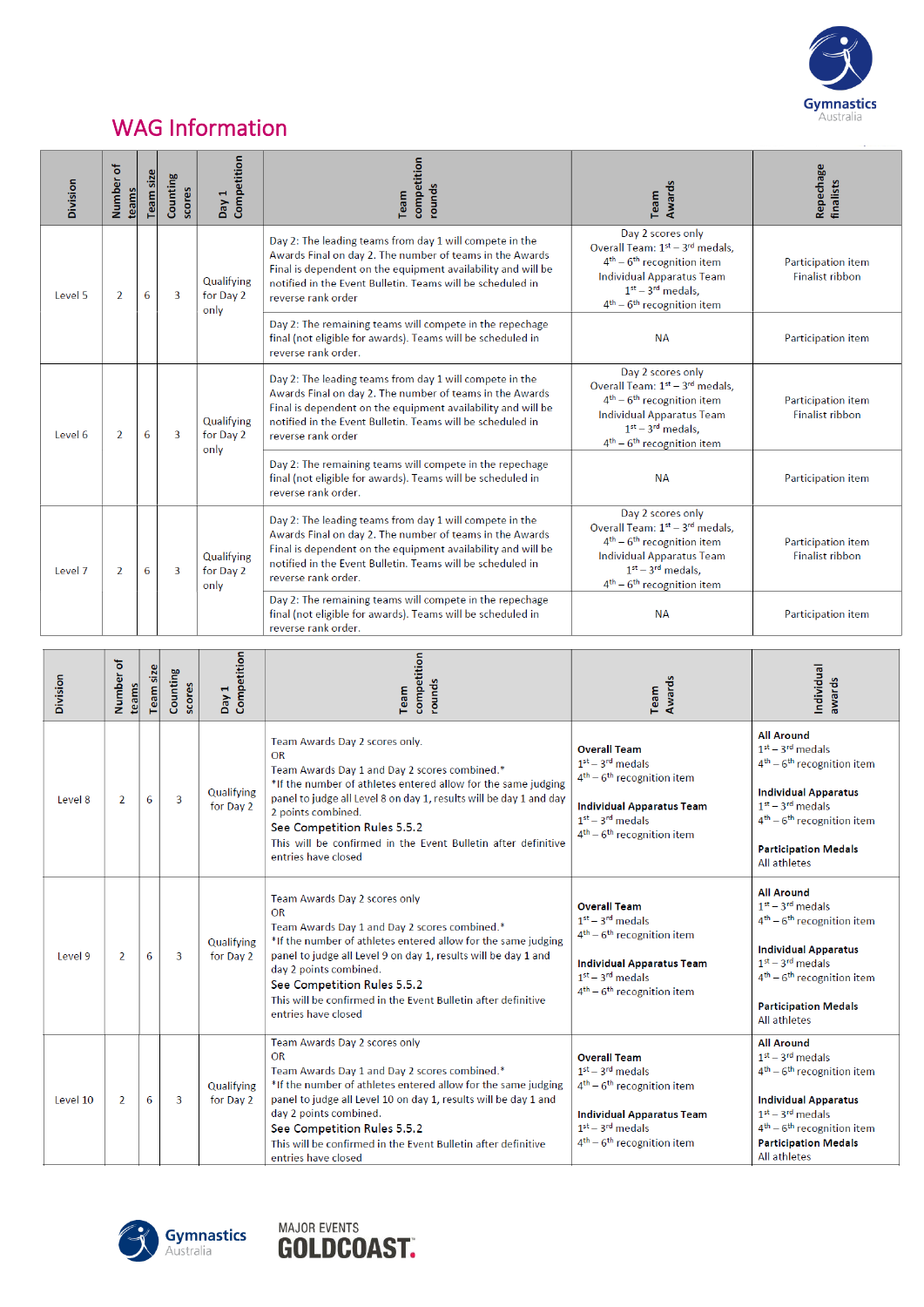

| International<br>Level  | Qualifying<br>score | <b>Team and All</b><br>competition<br>Around<br>rounds     | Apparatus<br>Individual<br>finals                                                     | Awards                                                                                                 | Specific rules                                                                                             | <b>Team Awards</b>                                                                                                                                                                                                                                                             |  |
|-------------------------|---------------------|------------------------------------------------------------|---------------------------------------------------------------------------------------|--------------------------------------------------------------------------------------------------------|------------------------------------------------------------------------------------------------------------|--------------------------------------------------------------------------------------------------------------------------------------------------------------------------------------------------------------------------------------------------------------------------------|--|
| Future<br>International | <b>NA</b>           |                                                            | Day 1 & 2 Scores combined                                                             | <b>Individual AA</b><br>$1st - 3rd$ Medals<br><b>Individual Apparatus Awards</b><br>$1st - 3rd$ medals | Min 12 years 2022 - 2024 FIG<br>Code of Points<br>GA Future International program<br>and GA specific rules |                                                                                                                                                                                                                                                                                |  |
| Junior                  | <b>NA</b>           | Teams 6 with 3 to<br>count<br>Day 1 & 2<br>Scores combined | Day 1 & 2 Scores combined<br>Vault Apparatus Finals-<br><b>FIG Junior vault rules</b> | <b>Individual AA</b><br>$1st - 3rd$ Medals<br><b>Individual Apparatus Awards</b><br>$1st - 3rd$ medals | $13 - 15$ years only<br>2022 - 2024 FIG rules<br>Plus additional GA rules see 5.2.2                        | Combined<br>International club<br>team (6 with 3<br>scores to count)<br>$1^{st}$ - $3^{rd}$ Trophy<br>(Maximum 6<br>athletes across all<br>three International<br>levels to be<br>nominated for club<br>team)<br>Team points to be<br>allocated toward<br><b>Champion Club</b> |  |
| Senior                  | <b>NA</b>           |                                                            | Day 1 & 2 Scores combined<br>Vault Apparatus Finals -<br><b>FIG</b> vault rules       | <b>Individual AA</b><br>$1st - 3rd$ Medals<br><b>Individual Apparatus Awards</b><br>$1st - 3rd$ medals | 16 years and older<br>2022 - 2024 FIG rules<br>Plus additional GA rules See 5.2.2                          |                                                                                                                                                                                                                                                                                |  |

Please refer to the 2022 WAG Technical Regulations for further information

## RG Information

| <b>Division</b>    | Age divisions * subject to entries<br>(turning in year of competition) | <b>Apparatus as per ALP</b>                                     | Max no<br>entrants<br>per Club      | No of gymnasts<br>in multiples | <b>Tie Breaking Rules</b>                                                                                                                                                                                                                                                                                  |
|--------------------|------------------------------------------------------------------------|-----------------------------------------------------------------|-------------------------------------|--------------------------------|------------------------------------------------------------------------------------------------------------------------------------------------------------------------------------------------------------------------------------------------------------------------------------------------------------|
|                    | Development 8 - 10 yrs                                                 | $F_X$ $\bigcup$ $\bullet$                                       | 1 team (min<br>2/max 6              |                                |                                                                                                                                                                                                                                                                                                            |
|                    | Level 5<br>Junior 8 -11 Senior 12+ yrs                                 | $_{FX}$ $\bigcirc$ $\bigcup$                                    | 6 in total                          |                                |                                                                                                                                                                                                                                                                                                            |
| <b>Individuals</b> | Level 6<br>Junior 9 - 12 Senior 13+ yrs                                | $F_X \bullet \emptyset$                                         | 6 in total                          |                                |                                                                                                                                                                                                                                                                                                            |
|                    | Level 7<br>Junior 10 - 13 Senior 14+ yrs                               | $\blacksquare$                                                  | 6 in total                          |                                | <b>INDIVIDUAL</b><br><b>APPARATUS</b>                                                                                                                                                                                                                                                                      |
|                    | Level 8<br>Junior 11-14 Senior 15+ yrs                                 | $_{\rm ex}$ O $\parallel \varphi$                               | 6 in total                          |                                | ties will not be broken.                                                                                                                                                                                                                                                                                   |
|                    | Level 9<br>Junior 12-15 Senior 16+ yrs                                 | $O\bullet$ if $\varnothing$                                     | 6 in total                          |                                | <b>ALL AROUND</b><br><b>CHAMPIONS</b><br>highest E score<br>$\bullet$<br>lowest ET (execution<br>technical)<br>highest D score<br><b>Overall Senior Club</b><br><b>Champion &amp; Overall</b><br><b>Junior Club Champion</b><br>total number 1st<br>$\bullet$<br>total number 2 <sup>nd</sup><br>$\bullet$ |
|                    | Cat 1: min 7yrs max 11 yrs<br>Optional or set ALP# routine             | Trio (3) $O$ / Group (4)<br>$FX$ Group $(4-6)$                  | 3 of each.<br>trio, group<br>and Fx |                                |                                                                                                                                                                                                                                                                                                            |
|                    | Cat 2: min 7yrs max 14 yrs                                             | Trio (3) $\bullet$ / Group (4) $\circ$<br><b>FX Group (4-6)</b> | 3 of each,<br>trio, group<br>and Fx | $3$ or $4 +$ one<br>reserve    |                                                                                                                                                                                                                                                                                                            |
| <b>Multiples</b>   | Cat 3: min 7yrs max 16 yrs                                             | Trio (3) $\bigcup$ / Group (4) $\bigcup$<br>FX Group (6-8)      | 3 of each.<br>trio, group<br>and Fx |                                |                                                                                                                                                                                                                                                                                                            |
|                    | Cat 4: $12+$ years                                                     | Trio (3) $\varphi$ / Group (4)<br>FX Group (6-8)                | 3 of each.<br>trio, group<br>and Fx |                                |                                                                                                                                                                                                                                                                                                            |
|                    | Cat 5 Group: 13+ years<br>(two different routines)                     | Group (5)<br>$5$ $\sqrt{2}$ $830/2$                             | 3 groups in<br>total                | 5 + one reserve                |                                                                                                                                                                                                                                                                                                            |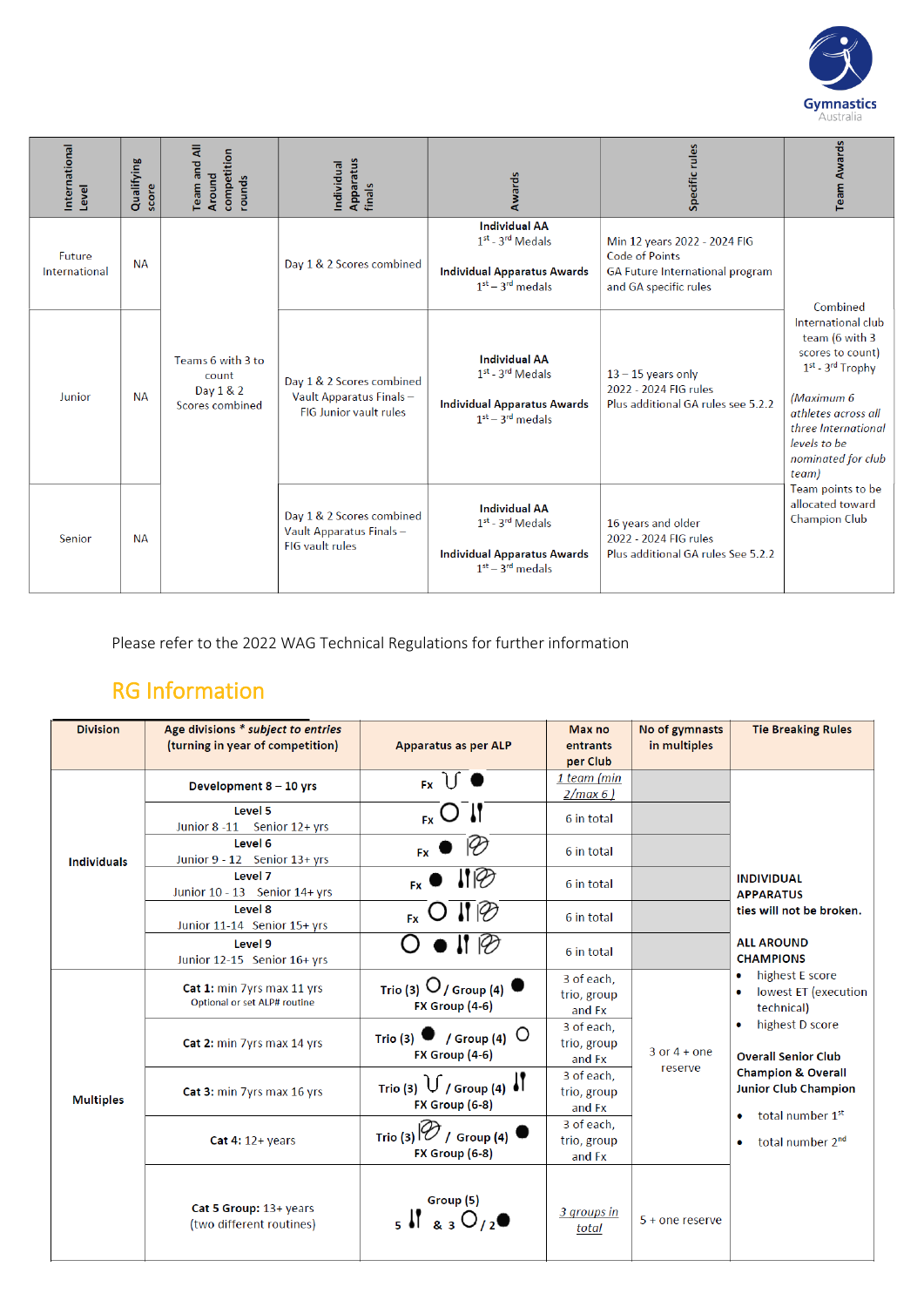

## TRP Information

Please refer to the 2022 TRP Technical Regulations

#### AER Information

Please refer to the 2022 AER Technical Regulations, article 5.7, pages 12 - 14

## ACR Information

| Level / Category    |        |                | <b>Discipline</b> |                    |                | Qualifying<br><b>Overall Score</b> | No. of pair /<br>groups per Club<br>per Discipline |                | <b>Routine Type</b> |          | Overall<br><b>Competition</b><br>(Total of) | <b>Overall Awards</b>                                                                                                      |
|---------------------|--------|----------------|-------------------|--------------------|----------------|------------------------------------|----------------------------------------------------|----------------|---------------------|----------|---------------------------------------------|----------------------------------------------------------------------------------------------------------------------------|
| Level 4             |        |                |                   |                    |                | n/a                                | Unlimited                                          |                |                     | n/a      | <b>Balance + Dynamic</b>                    | $1st$ , 2 <sup>nd</sup> , 3 <sup>rd</sup> Medals<br>4 <sup>th</sup> , 5 <sup>th</sup> , 6 <sup>th</sup> Participation Item |
| Level 5-6           |        |                |                   |                    |                | n/a                                | <b>Unlimited</b>                                   |                |                     | n/a      | <b>Balance + Dynamic</b>                    | $1st$ , 2 <sup>nd</sup> , 3 <sup>rd</sup> Medals<br>4 <sup>th</sup> , 5 <sup>th</sup> , 6 <sup>th</sup> Participation Item |
| Level 7             |        |                |                   |                    |                | n/a                                | <b>Unlimited</b>                                   |                |                     | n/a      | <b>Balance + Dynamic</b>                    | $1st$ , 2 <sup>nd</sup> , 3 <sup>rd</sup> Medals<br>4 <sup>th</sup> , 5 <sup>th</sup> , 6 <sup>th</sup> Participation Item |
| <b>Level 8-10</b>   |        |                |                   |                    |                | n/a                                | <b>Unlimited</b>                                   |                |                     | Combined | Balance + Dynamic +<br>Combined             | $1st$ , 2 <sup>nd</sup> , 3 <sup>rd</sup> Medals<br>4 <sup>th</sup> , 5 <sup>th</sup> , 6 <sup>th</sup> Participation Item |
| <b>Junior 11-16</b> |        |                |                   |                    |                | n/a                                | Unlimited                                          |                |                     | n/a      | Balance &<br>Dynamic                        | $1st$ , 2 <sup>nd</sup> , 3 <sup>rd</sup> Medals<br>4 <sup>th</sup> , 5 <sup>th</sup> , 6 <sup>th</sup> Participation Item |
| <b>Junior 12-18</b> |        |                |                   |                    |                | n/a                                | <b>Unlimited</b>                                   |                |                     |          | Balance + Dynamic +<br>Combined             | 1st, 2nd, 3rd Medals<br>4 <sup>th</sup> , 5 <sup>th</sup> , 6 <sup>th</sup> Participation Item                             |
| <b>Junior 13-19</b> | s Pair |                |                   | s Group            | <b>s</b> Group | n/a                                | Unlimited                                          |                |                     |          | Balance + Dynamic +<br>Combined             | $1st$ , 2 <sup>nd</sup> , 3 <sup>rd</sup> Medals<br>4 <sup>th</sup> , 5 <sup>th</sup> , 6 <sup>th</sup> Participation Item |
| <b>Senior</b>       | Nomen' | s Pair<br>Men' | <b>Mixed Pair</b> | Women <sup>'</sup> | Men'           | n/a                                | Unlimited                                          | <b>Balance</b> | Dynamic             | Combined | Balance + Dynamic +<br>Combined             | $1st$ , 2 <sup>nd</sup> , 3 <sup>rd</sup> Medals<br>4 <sup>th</sup> , 5 <sup>th</sup> , 6 <sup>th</sup> Participation Item |



**MAJOR EVENTS** 

**GOLDCOAST.**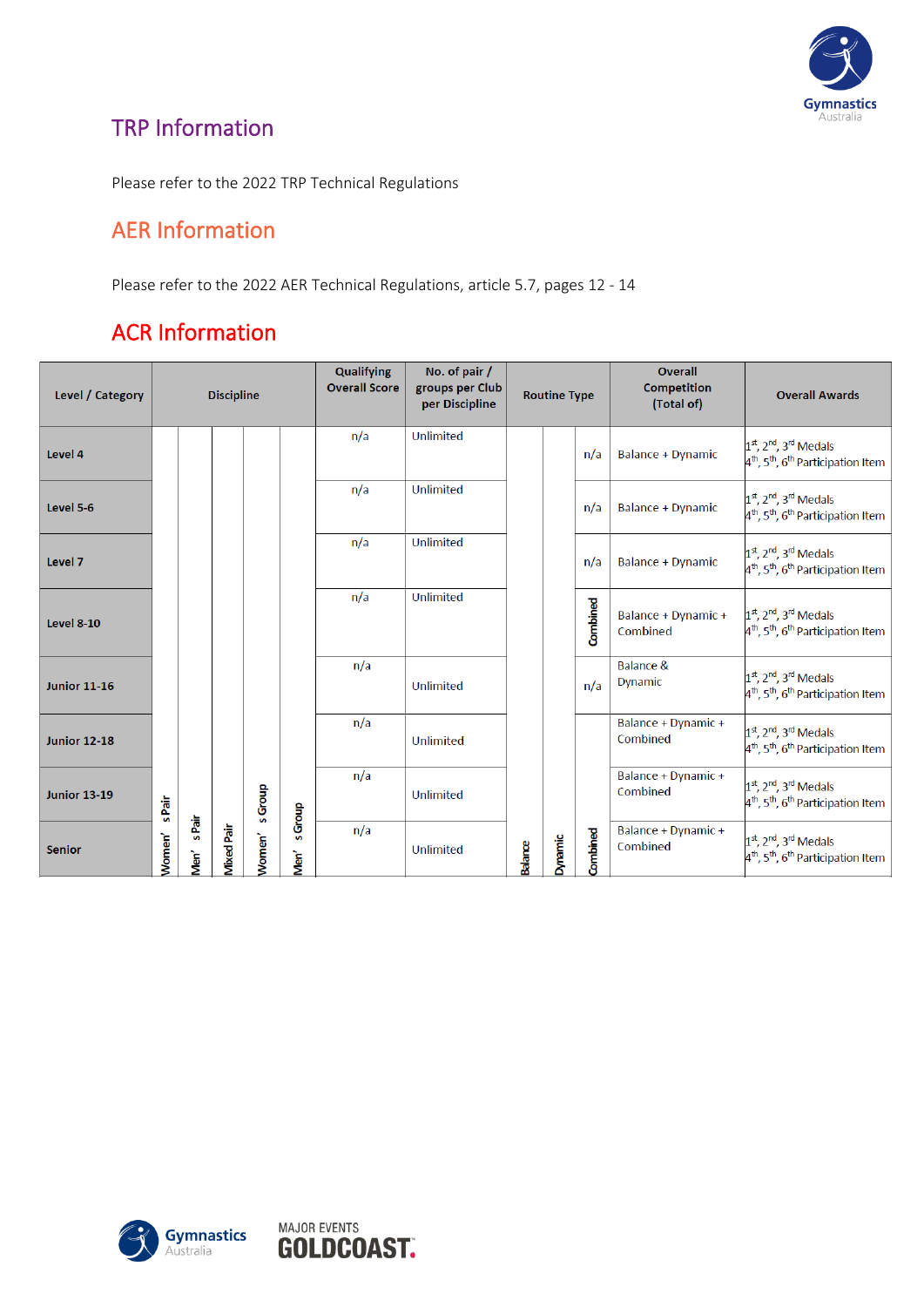

 $\overline{\phantom{a}}$ 

# Minimum Coaching Accreditation Levels

For coaches to put athletes on the floor at the 2022 National Clubs Carnival, they must hold the following accreditation level;

TABLE 2: Requirements for coaching at competition - National Clubs Carnival

| Sport      | Level                          | <b>GA Events Minimum Level</b>                                                | <b>GA Recommended IDEAL Level</b>                                             |  |  |
|------------|--------------------------------|-------------------------------------------------------------------------------|-------------------------------------------------------------------------------|--|--|
|            | Level 1-3                      | Intermediate                                                                  | Intermediate                                                                  |  |  |
|            | Level 4 & 5                    | Intermediate + ADV Tumbling and Spring Module                                 | Advanced                                                                      |  |  |
|            | Level 6                        | Advanced                                                                      | Advanced                                                                      |  |  |
| ACR        | International 11-16            | Advanced                                                                      | Advanced                                                                      |  |  |
|            | <b>Level 7-10</b>              | Advanced                                                                      | <b>Advanced Silver</b>                                                        |  |  |
|            | International 12-18            | <b>Advanced Silver</b>                                                        | <b>High Performance</b>                                                       |  |  |
|            | International 13-19            | <b>Advanced Silver</b>                                                        | <b>High Performance</b>                                                       |  |  |
|            | Senior                         | <b>Advanced Silver</b>                                                        | <b>High Performance</b>                                                       |  |  |
|            | $L1-5$                         | Intermediate                                                                  | Intermediate                                                                  |  |  |
|            | $L$ 6-10                       | Advanced                                                                      | Advanced                                                                      |  |  |
| ÆR         | Nat. Development               | Advanced                                                                      | Advanced                                                                      |  |  |
|            | AG <sub>1</sub>                | Advanced                                                                      | Advanced                                                                      |  |  |
|            | AG <sub>2</sub>                | <b>Advanced Silver</b>                                                        | <b>Advanced Silver</b>                                                        |  |  |
|            | Senior International           | <b>Advanced Silver</b>                                                        | <b>High Performance</b>                                                       |  |  |
|            | <b>TeamGym Novice</b>          | Intermediate                                                                  | Intermediate                                                                  |  |  |
|            | TeamGym Intermediate           | Intermediate + ADV Tumbling and Spring Module                                 | Intermediate + ADV Tumbling and Spring Module                                 |  |  |
|            | TeamGym Advanced               | Advanced                                                                      | Advanced                                                                      |  |  |
|            | TeamGym Open                   | Advanced                                                                      | Advanced                                                                      |  |  |
| €<br>Gf∆   | TeamGym International          | Advanced                                                                      | Advanced                                                                      |  |  |
|            | FreeG Speed Run                | Intermediate plus Intermediate FreeG Workshop                                 | Intermediate plus Intermediate FreeG Workshop                                 |  |  |
|            | FreeG Freestyle - Intermediate | Intermediate plus Intermediate FreeG Workshop                                 | Intermediate plus Intermediate FreeG Workshop                                 |  |  |
|            | FreeG Freestyle - Advanced     | Intermediate + ADV Tumbling and Spring Module plus<br>Advanced FreeG Workshop | Intermediate + ADV Tumbling and Spring Module plus<br>Advanced FreeG Workshop |  |  |
|            | FreeG Freestyle - Elite        | Advanced plus Advanced FreeG Workshop                                         | Advanced plus Advanced FreeG Workshop                                         |  |  |
|            | Level 0-2                      | Intermediate                                                                  | Intermediate                                                                  |  |  |
|            | Level 3 & 4                    | Intermediate + ADV Tumbling and Spring Module                                 | Intermediate + ADV Tumbling and Spring Module                                 |  |  |
| <b>MAG</b> | Level 5 & 6                    | Advanced                                                                      | Advanced                                                                      |  |  |
|            | Level 7 & 8                    | Advanced                                                                      | <b>Advanced Silver</b>                                                        |  |  |
|            | Level 9 & 10                   | <b>Advanced Silver</b>                                                        | <b>Advanced Silver</b>                                                        |  |  |
|            | Senior                         | <b>Advanced Silver</b>                                                        | <b>High Performance</b>                                                       |  |  |
|            | Level 1-4                      | Intermediate                                                                  | Intermediate                                                                  |  |  |
|            | Level 5-6                      | Intermediate                                                                  | Advanced                                                                      |  |  |
| ပ္က        | Level 7-9                      | Advanced                                                                      | <b>Advanced Silver</b>                                                        |  |  |
|            | Sub Junior, Pre Junior         | Advanced                                                                      | <b>Advanced Silver</b>                                                        |  |  |
|            | Level 10                       | <b>Advanced Silver</b>                                                        | <b>Advanced Silver</b>                                                        |  |  |
|            | Junior, Senior                 | <b>Advanced Silver</b>                                                        | <b>High Performance</b>                                                       |  |  |
|            | Level 1-2                      | Intermediate                                                                  | Intermediate                                                                  |  |  |
|            | Level 3-4                      | Intermediate + ADV Tumbling and Spring Module or ADV<br>Module 1 TRP **       | Intermediate + ADV Tumbling and Spring Module or ADV<br>Module 1 TRP **       |  |  |
| TRP/TUM    | Level 5                        | Intermediate + ADV Tumbling and Spring Module or ADV<br>Module 1 TRP **       | Advanced                                                                      |  |  |
|            | Level 6, Youth U13             | Advanced                                                                      | Advanced                                                                      |  |  |
|            | Level 7, Youth U15             | Advanced                                                                      | <b>Advanced Silver</b>                                                        |  |  |
|            |                                |                                                                               | <b>Advanced Silver</b>                                                        |  |  |
|            | <b>JNR U17</b>                 | Advanced                                                                      |                                                                               |  |  |
|            | <b>JNR U22</b>                 | <b>Advanced Silver</b>                                                        | <b>High Performance</b>                                                       |  |  |
|            | Senior International           | <b>Advanced Silver</b>                                                        | <b>High Performance</b>                                                       |  |  |

\*\* Note: The Module 1 for TRP is different to TUM, MAG, WAG, GfA and ACR. The TRP Module 1 must be completed for TRP Coaches